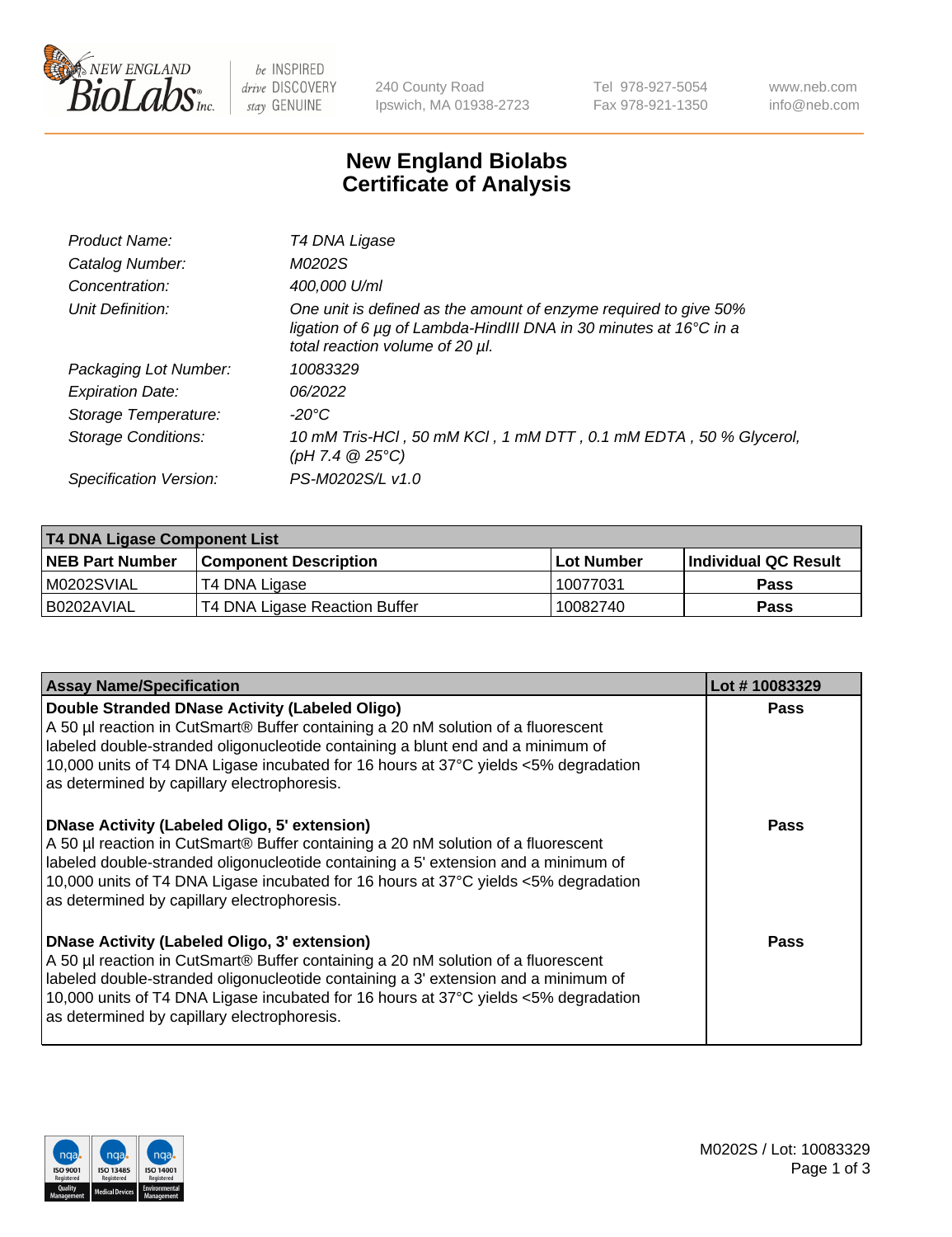

be INSPIRED drive DISCOVERY stay GENUINE

240 County Road Ipswich, MA 01938-2723 Tel 978-927-5054 Fax 978-921-1350

www.neb.com info@neb.com

| <b>Assay Name/Specification</b>                                                                                                                                                                                                                                                                                                                                                                                    | Lot #10083329 |
|--------------------------------------------------------------------------------------------------------------------------------------------------------------------------------------------------------------------------------------------------------------------------------------------------------------------------------------------------------------------------------------------------------------------|---------------|
| qPCR DNA Contamination (E. coli Genomic)<br>A minimum of 2000 units of T4 DNA Ligase is screened for the presence of E. coli<br>genomic DNA using SYBR® Green qPCR with primers specific for the E. coli 16S rRNA<br>locus. Results are quantified using a standard curve generated from purified E. coli<br>genomic DNA. The measured level of E. coli genomic DNA contamination is ≤ 1 E. coli<br>genome.        | <b>Pass</b>   |
| <b>Protein Purity Assay (SDS-PAGE)</b><br>T4 DNA Ligase is ≥ 95% pure as determined by SDS-PAGE analysis using Coomassie Blue<br>detection.                                                                                                                                                                                                                                                                        | <b>Pass</b>   |
| <b>Protein Concentration (A280)</b><br>The concentration of T4 DNA Ligase is 0.4 mg/ml +/- 10% as determined by UV<br>absorption at 280 nm. Protein concentration is determined by the Pace method using<br>the extinction coefficient of 57,675 and molecular weight of 55,292 daltons for T4<br>DNA Ligase (Pace, C.N. et al. (1995) Protein Sci., 4, 2411-2423).                                                | Pass          |
| <b>Non-Specific DNase Activity (16 Hour)</b><br>A 50 µl reaction in NEBuffer 1 containing 1 µg of CIP-treated Lambda-HindIII DNA and<br>a minimum of 2000 units of T4 DNA Ligase incubated for 16 hours at 37°C results in a<br>DNA pattern free of detectable nuclease degradation as determined by agarose gel<br>electrophoresis.                                                                               | Pass          |
| <b>Ligation and Recutting (Terminal Integrity, Digested DNA)</b><br>A 20 µl reaction in 1X T4 DNA Ligase Reaction Buffer containing 2 µg of Lambda<br>DNA-HindIII Digest and a minimum of 4000 units of T4 DNA Ligase incubated for 16<br>hours at 37°C results in >95% ligation of the DNA fragments as determined by agarose<br>gel electrophoresis. Of these ligated fragments, >95% can be recut with HindIII. | <b>Pass</b>   |
| <b>Exonuclease Activity (Radioactivity Release)</b><br>A 50 µl reaction in NEBuffer 1 containing 1 µg of a mixture of single and<br>double-stranded [3H] E. coli DNA and a minimum of 2000 units of T4 DNA Ligase<br>incubated for 4 hours at 37°C releases <0.1% of the total radioactivity.                                                                                                                      | <b>Pass</b>   |
| <b>Endonuclease Activity (Nicking)</b><br>A 50 µl reaction in NEBuffer 1 containing 1 µg of supercoiled PhiX174 DNA and a<br>minimum of 2000 units of T4 DNA Ligase incubated for 4 hours at 37°C results in <10%<br>conversion to the nicked form as determined by agarose gel electrophoresis.                                                                                                                   | Pass          |
| <b>Single Stranded DNase Activity (FAM-Labeled Oligo)</b><br>A 50 µl reaction in CutSmart® Buffer containing a 20 nM solution of a fluorescent<br>internal labeled oligonucleotide and a minimum of 10,000 units of T4 DNA Ligase<br>incubated for 16 hours at 37°C yields <5% degradation as determined by capillary                                                                                              | Pass          |